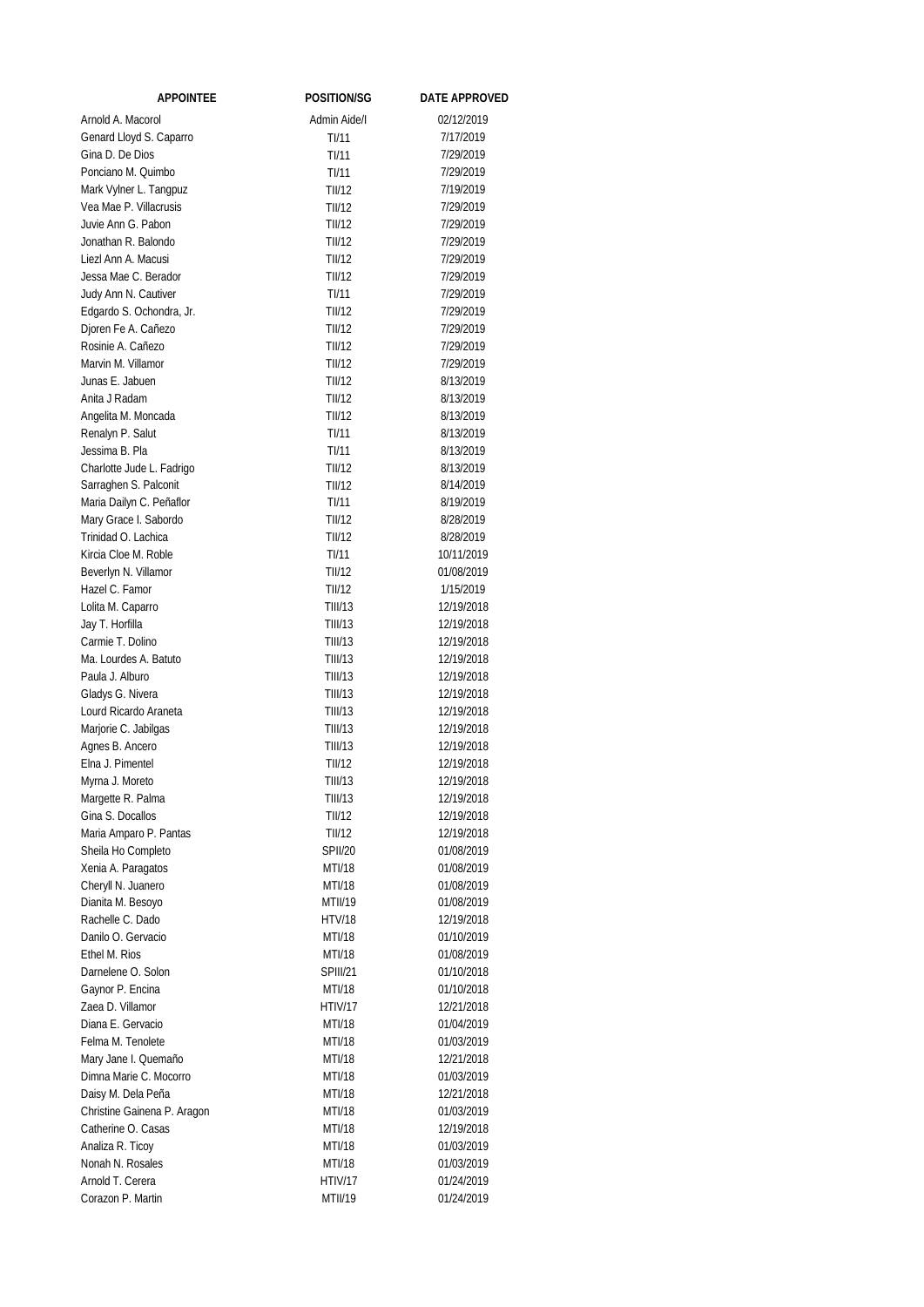| Armando M. Laude           | <b>SHIV/22</b>     | 01/24/2019 |
|----------------------------|--------------------|------------|
| Teresito M. Laude          | MTII/19            | 01/24/2019 |
| Edgar A. Cabia             | MTI/18             | 01/24/2019 |
| Melsa G. Sañosa            | TII/12             | 01/24/2019 |
| Aida A. Sanoria            | MTI/18             | 01/24/2019 |
| Bianito D. Agang           | <b>SPIV/22</b>     | 01/24/2019 |
| Roxan S. Marilao           | <b>SPII/20</b>     | 01/24/2019 |
| Maricel C. Laude           | MTI/18             | 01/24/2019 |
| Glenda T. Besa             | <b>MTI/18</b>      | 01/24/2019 |
| Melrose A. Docallos        | MTI/18             | 01/24/2019 |
| Laureen N. Sale            | TIII/13            | 01/24/2019 |
| Evelyn K. Ibañez           | <b>MTI/18</b>      | 01/24/2019 |
| Roel A. Napoles            | Watchman 1/2       | 01/08/2019 |
| Cila P. Paje               | ADAS3/9            | 1/31/2019  |
| Jacel Joey A. Pepito       | SRBK/9             | 1/31/2019  |
| Cynthia B. Caneja          | SRBK/9             | 1/31/2019  |
| Jason R. Balondo           | ADAS2/8            | 1/31/2019  |
| Anna Liza O. Abogado       | ADAS2/8            | 1/31/2019  |
| Maria S. Umpacan           | ADAS2/8            | 1/31/2019  |
| Kendy Zyrille B. Bustillo  | ADAS2/8            | 1/31/2019  |
| Susana C. Caloing          | DO <sub>2</sub> /8 | 1/24/2019  |
| Mailyn R. Grafil           | HT1/14             | 1/17/2019  |
| Medalla M. Palconit        | HT1/14             | 1/14/2019  |
| Adrian P. Palconit         | HT1/14             | 1/14/2019  |
| Nellyn R. Banguilay        | T <sub>1</sub> /11 | 01/08/2019 |
| Marites B. Corpin          | TIII/13            | 1/24/2019  |
| Marlyn N. Diaz             | MTI/18             | 1/24/2019  |
| Ma. Glenda P. Sabulao      | MTI/18             | 1/18/2019  |
| Cheryl G. Ebina            | MTI/18             | 1/31/2019  |
| Simforoso O. Cordeta       | <b>MTII/19</b>     | 1/31/2019  |
| Dody E. Borinaga           | TIII/13            | 02/12/2019 |
| Emily B. Demate            | TIII/13            | 02/12/2019 |
| Shirly M. Saboy            | TIII/13            | 02/12/2019 |
| Edmund G. Corpin           | MTI/18             | 2/19/2018  |
| Jesielle M. Florza         | TI/11              | 2/19/2019  |
| Aimee D. Salvo             | TI/11              | 2/19/2019  |
| Jayson R. Balondo          | ADAS II/8          | 03/05/2019 |
| Annaliza O. Abogado        | ADAS II/8          | 03/05/2019 |
| Jordan A. Gervacio         | Watchman I/2       | 2/19/2019  |
| Aljie Marie A. Gaturian    | TI/11              | 03/05/2019 |
| Jesielle M. Elorza         | TI/11              | 03/05/2019 |
| Keith A. Caparro           | <b>TII/12</b>      | 03/05/2019 |
| Judith P. Bernabe          | <b>TIII/13</b>     | 03/05/2019 |
| Dante P. gervacio          | TII/12             | 03/05/2019 |
| Nilo C. Sañosa             | TIII/13            | 03/05/2019 |
| Jennifer M. Dejarlo-Alvior | MTII/19            | 03/05/2019 |
| Edna C. Sumaya             | <b>HTII/15</b>     | 03/05/2019 |
| Maricel c. Collera         | MTI/18             | 3/15/2019  |
| Nora C. Nazario            | MTI/18             | 3/15/2019  |
| Evelyn C. Lugana           | MTI/18             | 3/15/2019  |
| Voltaire B. Dagalea        | MTI/18             | 3/15/2019  |
| Dante G. Jamin             | MTI/18             | 3/15/2019  |
| Eden B. Morillo            | MTI/18             |            |
|                            | TI/11              | 3/15/2019  |
| Raquel P. Botastas         |                    | 3/25/2019  |
| Rolan Rex G. Palugar       | TI/11              | 06/03/2019 |
| Analyn S. Nedruda          | TIII/13            | 06/06/2019 |
| Noel T. Mañacap            | TIII/13            | 06/06/2019 |
| Baby Carolyn P. Jaca       | TIII/13            | 06/06/2019 |
| Mary Rose P. Mocorol       | TIII/13            | 06/06/2019 |
| Marnelli M. Mocorro        | TI/11              | 07/10/2019 |
| Marites G. Corpin          | TI/11              | 07/09/2019 |
| Louella N. Mahibales       | TI/11              | 07/04/2019 |
| Rio P. Cordeta             | TI/11              | 07/10/2019 |
| Mirean R. Cajes            | TII/12             | 07/10/2019 |
| Denily P. Barile           | TIII/13            | 07/10/2019 |
|                            |                    |            |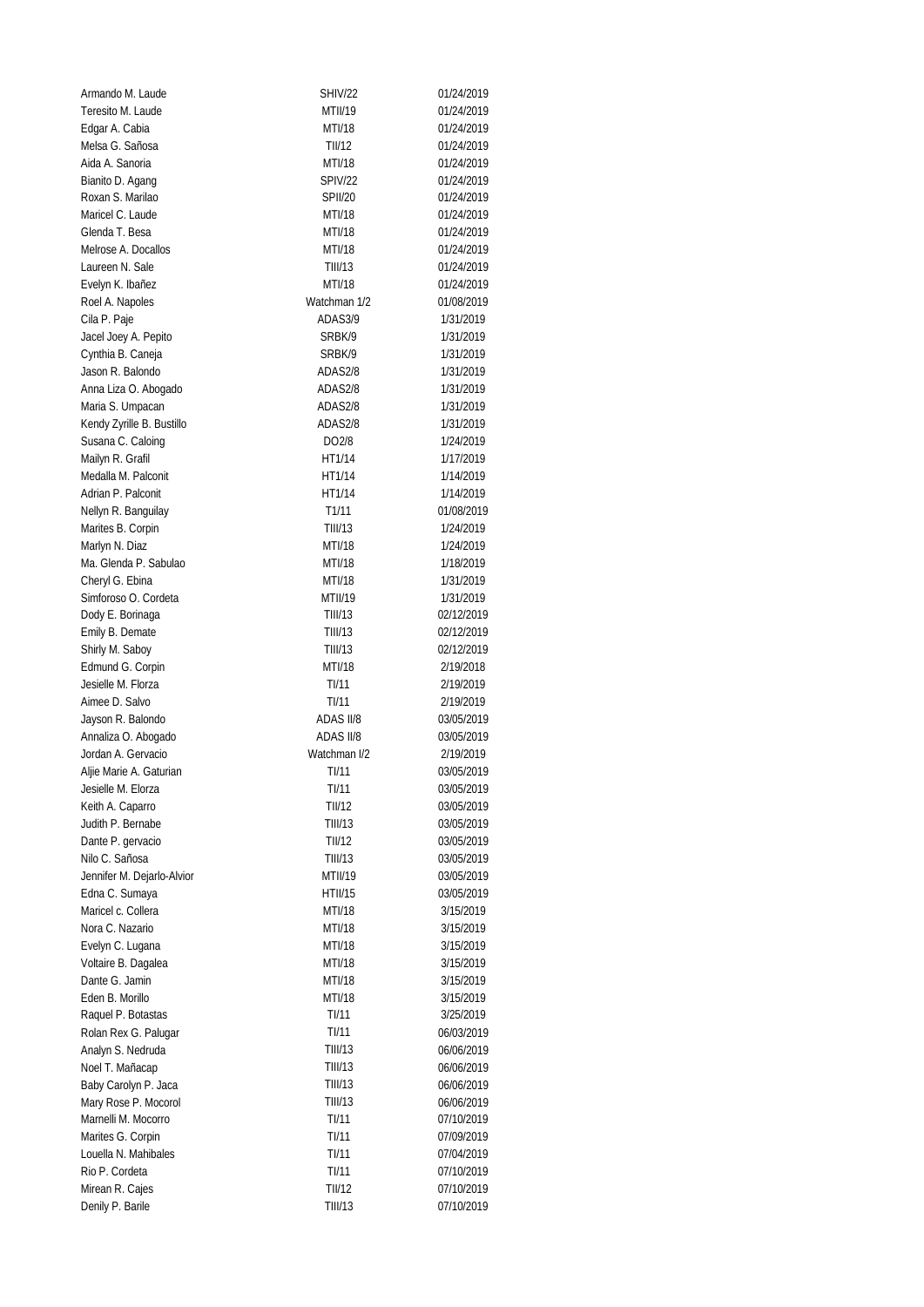| Ivelyn Christian C. Oledan             | TII/12           | 07/10/2019             |
|----------------------------------------|------------------|------------------------|
| Jotess P. Panit                        | <b>TIII/13</b>   | 07/10/2019             |
| Jessica T. Cabilen                     | <b>TIII/13</b>   | 07/10/2019             |
| Eshanie P. Colinayo                    | TI/11            | 07/10/2019             |
| Gina B. Rostata                        | <b>NURS2/15</b>  | 07/10/2019             |
| Meljoy S. Ysulan                       | TI/11            | 07/10/2019             |
| Mary Hope Y. Longcop                   | <b>TIII/13</b>   | 07/10/2019             |
| Avelino O. Jamin                       | <b>TIII/13</b>   | 07/10/2019             |
| Jamyllah Fleur Locahin                 | TI/11            | 07/09/2019             |
| Glenda B. Plantilla                    | TII/12           | 07/10/2019             |
| Elnor E. Mocorro                       | TII/12           | 07/10/2019             |
| Sunny Francis L. Gamay                 | <b>TIII/13</b>   | 07/10/2019             |
| Vincent Lee C. Garcia                  | TII/12           | 07/11/2019             |
| Charlyn V. Veril                       | TI/11            | 07/11/2019             |
| Nora M. Gadingan                       | TII/12           | 7/17/2019              |
| Renalyn D. Pica                        | TI/11            | 7/17/2019              |
| Ginelyn C. Toledo                      | TI/11            | 7/17/2019              |
| Flordeliza A. Piad                     | TI/11            | 7/17/2019              |
| Roan C. Viros                          | TII/12           | 7/17/2019              |
| Joan Gato                              | TI/11            | 7/17/2019              |
| Zennia C. Instrella                    | TI/11            | 07/11/2019             |
| Clarence Joy C. Badilla                | TII/12           | 7/17/2019              |
| Shella Marie M. Boco                   | TII/12           | 7/17/2019              |
| Jenifer M. Arcenal                     | TIII/12          | 7/17/2019              |
| Rezelle R. Llorono                     | TII/12           | 7/17/2019              |
| Darel M. Malagasi                      | TII/12           | 7/17/2019              |
| Maricel A. Bracamonte                  | TI/11            | 7/17/2019              |
| Bellaflor A. Lipango                   | <b>TIII/13</b>   | 7/17/2019              |
| Neomi N. Corpin                        | <b>TIII/13</b>   | 7/17/2019              |
| Lanie Joy I. Cabillan                  | TI/11            | 7/17/2019              |
| Cesar G. Espinosa                      | <b>TIII/13</b>   | 7/17/2019              |
| Ma. Jovy S. Oppus                      | TIII/13          | 7/17/2019              |
| Roian Joy L. Ambe                      | TI/11            | 7/29/2019              |
| Retchel P. Doncillo                    | <b>TIII/13</b>   | 7/29/2019              |
| Marcelyn S. Cabia                      | TI/11<br>TI/11   | 7/29/2019              |
| Nova O. Gonzaga<br>Jeneffer G. Catigbe |                  | 7/29/2019<br>7/29/2019 |
| Elfie Carmel Amor J. Pades             | TII/12<br>TII/12 | 7/29/2019              |
| Jay-Arr O. Atok                        | TII/12           | 7/29/2019              |
| Raiza Angeli V. Seno                   | TII/12           | 7/29/2019              |
| Jocelyn G. Rosaroso                    | TII/12           | 8/14/2019              |
| John Randel L. Emboltorio              | TIII/13          | 8/13/2019              |
| Alger R. Torlao                        | TII/12           | 8/13/2019              |
| Arbegend C. De Los Santos              | TII/12           | 8/13/2019              |
| Hanna Marie O. Carranceja              | <b>TIII/13</b>   | 8/13/2019              |
| Jovy E. Nocos                          | TIII/13          | 8/13/2019              |
| Aiza A. Rosende                        | TIII/13          | 8/13/2019              |
| Ethel A. Balondo                       | TII/12           | 8/13/2019              |
| Genelyn C. Estafia                     | TII/12           | 8/13/2019              |
| Limuel Steve F Lagahan                 | Nurse/15         | 8/13/2019              |
| Basil Federick J. Espregante           | TII/12           | 8/13/2019              |
| Rena S. Sales                          | <b>TIII/13</b>   | 8/13/2019              |
| Michael A. Aguilos                     | TII/12           | 8/13/2019              |
| Rowena P. Gabuya                       | <b>ASP II/19</b> | 8/13/2019              |
| Grace V. Durano                        | ASP II/19        | 8/14/2019              |
| Warren Dave A. Malinog                 | TII/12           | 8/14/2019              |
| Felina L. Mendoza                      | TII/12           | 8/14/2019              |
| Ana Mae P. Padar                       | <b>SET I/14</b>  | 8/14/2019              |
| Malin R. Cinco                         | <b>SET I/14</b>  | 8/14/2019              |
| Mary Grace M. Roble                    | TII/12           | 8/13/2019              |
| Salomie B. Geronimo                    | TIII/13          | 8/13/2019              |
| Helen O. Laurito                       | SPI/19           | 8/14/2019              |
| Levi S. Maas                           | <b>SET I/14</b>  | 8/14/2019              |
| Alyana Marjorie B. Doroin              | TII/12           | 8/14/2019              |
| Rica A. Gervacio                       | TII/12           | 8/14/2019              |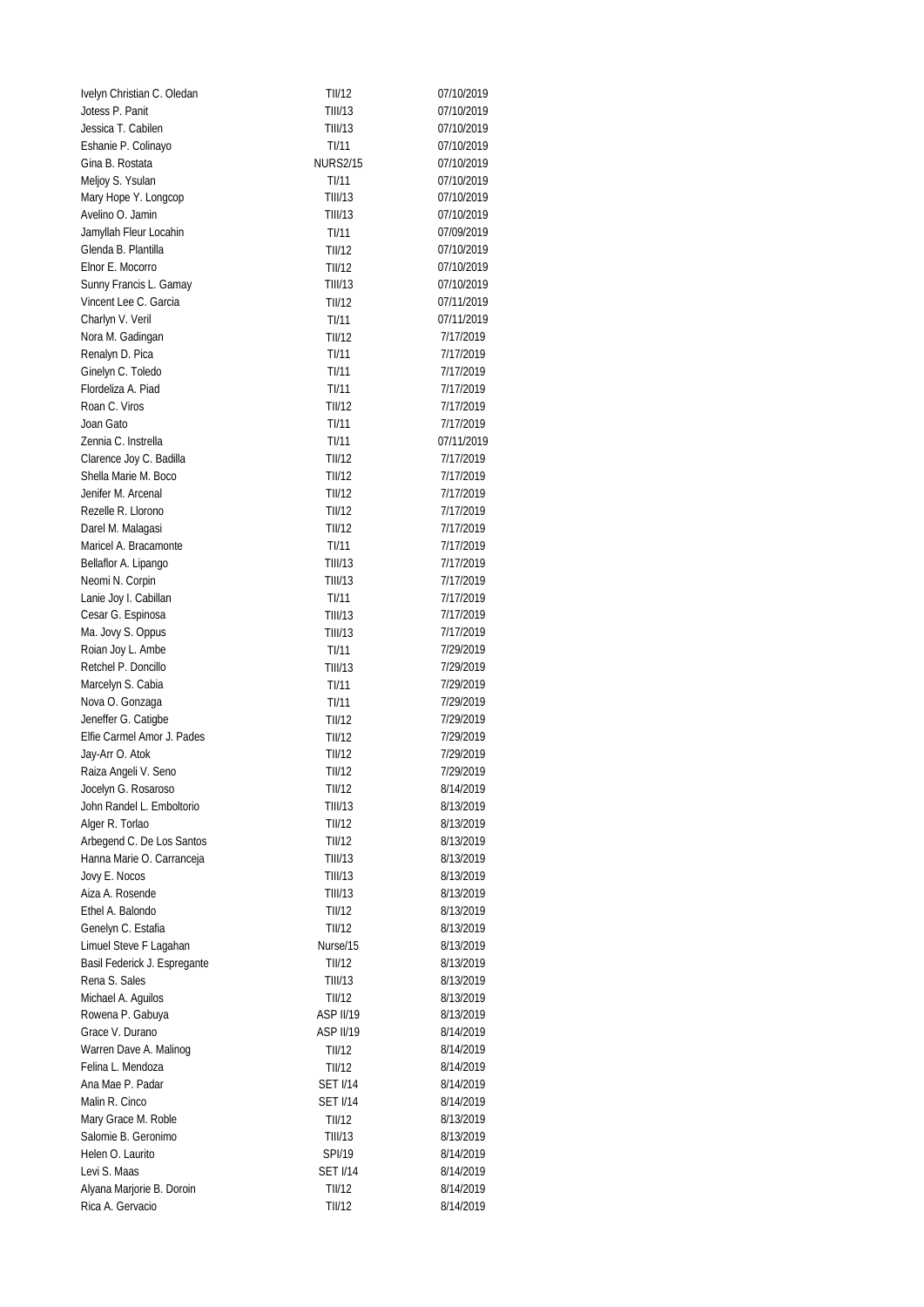| William P. Paanod                          | <b>TIII/13</b>                   | 8/14/2019                |
|--------------------------------------------|----------------------------------|--------------------------|
| Lorna V. Guiritan                          | <b>TIII/13</b>                   | 8/14/2019                |
| Sheila Ann G. Paanod                       | TII/12                           | 8/14/2019                |
| Regin T. Tenebro                           | ADA1/1                           | 8/13/2019                |
| Arnold Jansen M. Pepito                    | ADAS2/8                          | 8/28/2019                |
| Alya A. Baya                               | ADAS2/8                          | 8/28/2019                |
| Francis Mark B. Mesia                      | ADAS2/8                          | 8/14/2019                |
| Arnel C. Gabuya                            | SP1/19                           | 8/16/2019                |
| Jacqueline B. Mesias                       | <b>TIII/13</b>                   | 8/14/2019                |
| Dwight Kennenth D. Docallos                | <b>TIII/13</b>                   | 8/28/2019                |
| Joan M. Kilat                              | TII/12                           | 8/28/2019                |
| Albert L. Sucalip                          | EPSII/16                         | 08/28/2019               |
| Rowelyn E. Saberon                         | TII/12                           | 8/28/2019                |
| Maylene P. Sambitan                        | TII/12                           | 8/28/2019                |
| Joey C. Halina                             | TII/12                           | 8/28/2019                |
| Louie S. Castin                            | <b>TIII/13</b>                   | 8/28/2019                |
| Christopher P. Gonzales                    | <b>TIII/13</b>                   | 8/28/2019                |
| Dante A. Patac                             | TIII/13                          | 8/28/2019                |
| Alma A. Pecajas                            | TIII/13                          | 8/28/2019                |
| Manuelito C. Veril                         | TIII/13                          | 8/28/2019                |
| Jhovie Chleo F. Tan                        | TI/11                            | 8/28/2019                |
| Elvie P. Dajotoy                           | <b>TIII/13</b>                   | 09/05/2019               |
| Jose B. Mendoza                            | ADAS2/8                          | 09/05/2019               |
| Fe M. Balatero                             | <b>TIII/13</b>                   | 09/10/2019               |
| Grace N. Pacatang                          | <b>TIII/13</b>                   | 09/10/2019               |
| Felecesimo N. Palconit                     | <b>TIII/13</b>                   | 09/10/2019               |
| Alicia M. Cahutay                          | <b>TIII/13</b>                   | 09/10/2019               |
| Elvira G. Ilola                            | <b>TIII/13</b>                   | 09/10/2019               |
| Nelma C. Noverita                          | <b>TIII/13</b>                   | 09/10/2019               |
| Rominda L. Delantar                        | <b>TIII/13</b>                   | 09/10/2019               |
| Lovely Meshel A. Datu                      | TIII/13                          | 09/10/2019               |
| Melba M. Alimon                            | <b>TIII/13</b>                   | 09/10/2019               |
| Shyrell V. Gonzales                        | <b>TIII/13</b>                   | 09/10/2019               |
| Jimmy C. Ramos                             | <b>TIII/13</b>                   | 09/10/2019               |
| Jean C. Culibra                            | <b>TIII/13</b><br><b>TIII/13</b> | 09/10/2019               |
| Cathryn Marie M. Mocorro<br>Mercy C. Smith | <b>TIII/13</b>                   | 09/10/2019               |
|                                            |                                  | 09/10/2019               |
| Nily T. Sinangote<br>Tessie F. Rosario     | <b>TIII/13</b><br>TII/12         | 09/10/2019<br>09/10/2019 |
| Aldren R. Villanueva                       | TII/12                           | 09/10/2019               |
| Judith D. Delima                           | TII/12                           | 09/10/2019               |
| Renalyn C. Garado                          | ADAS III/9                       | 09/10/2019               |
| Kristine J. Sabitsana                      | ADAS III/9                       | 09/10/2019               |
| Katrina T. Ibañez                          | ADAS III/9                       | 09/10/2019               |
| Eden M. Sabornido                          | ADAS III/9                       | 09/10/2019               |
| Zenaida G. Sampag                          | SP1/19                           | 09/10/2019               |
| Jesus I. Mangco                            | <b>ASP II/19</b>                 | 09/12/2019               |
| Sherry Rima C. Martinez                    | TII/12                           | 09/13/2019               |
| Ainie P. Ora                               | TIII/13                          | 09/13/2019               |
| Mary Garibell L. Ricafort                  | TI/11                            | 09/20/2019               |
| Matilde Rose A. Masibag                    | TI/11                            | 09/20/2019               |
| Ma. Belina A. Malate                       | TIII/13                          | 09/20/2019               |
| Liza Marie P. Rosendal                     | TI/11                            | 09/20/2019               |
| Roxan D. Apinardo                          | TI/11                            | 09/20/2019               |
| Venielisa B. Dagasdas                      | TI/11                            | 09/20/2019               |
| Marie Antonette D. Flores                  | TI/11                            | 09/20/2019               |
| Ronalyn V. Dosa                            | TI/11                            | 09/20/2019               |
| Erica Camell G. Sumaya                     | TI/11                            | 09/20/2019               |
| Rhea Joy O. Elatico                        | TIII/13                          | 09/20/2019               |
| Teresita O. Venigas                        | TIII/13                          | 09/20/2019               |
| Elmie P. Ticoy                             | TIII/13                          | 09/20/2019               |
| Melanie C. Bation                          | TIII/13                          | 09/13/2019               |
| Jayson E. Rondina                          | TI/11                            | 09/18/2019               |
| Audrey Rose P. Tumangan                    | TI/11                            | 09/18/2019               |
| Valerie S. Casulla                         | TI/11                            | 09/18/2019               |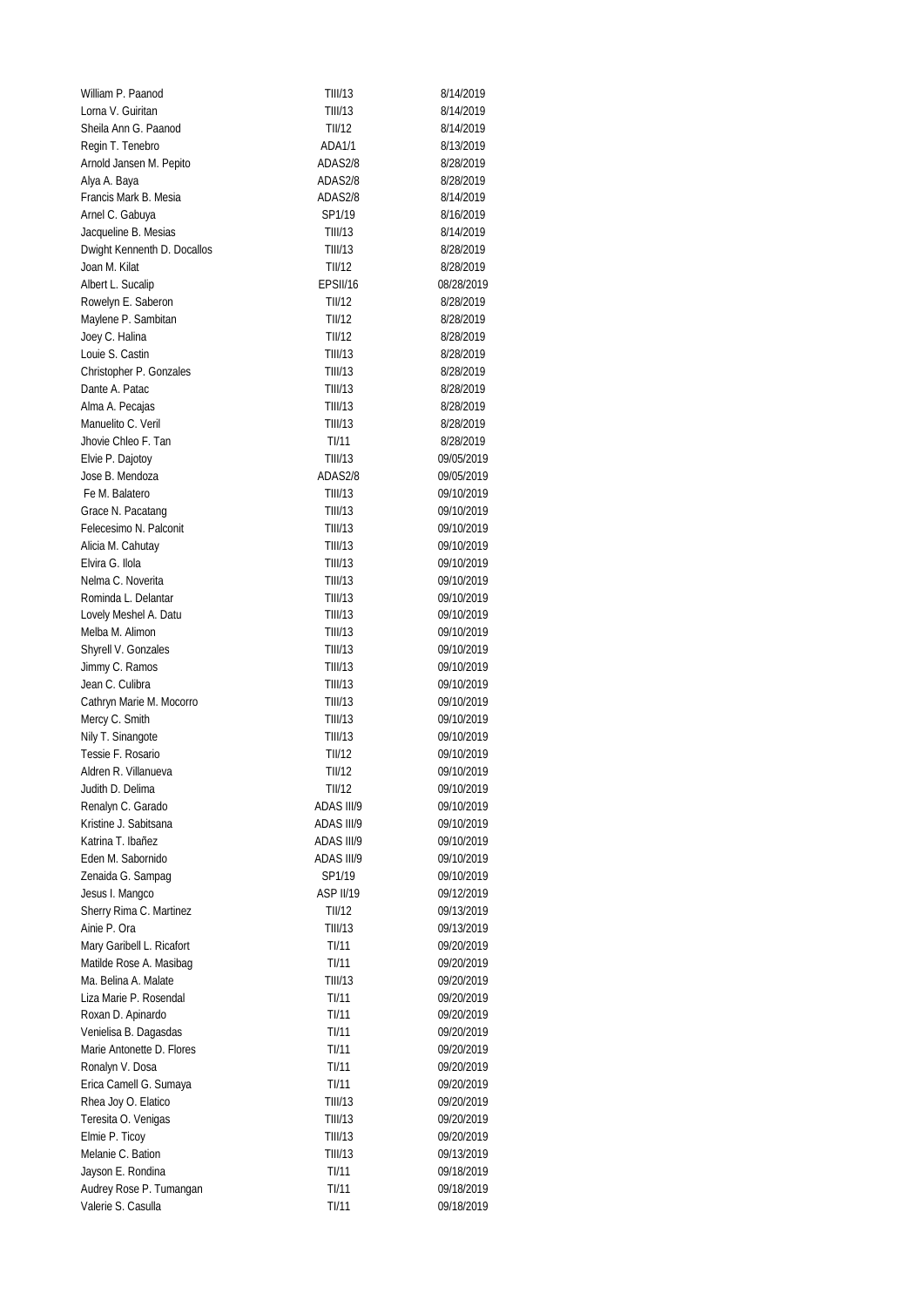| Maria Concepcion P. Cuevas                  | SETII/14                 | 09/18/2019               |
|---------------------------------------------|--------------------------|--------------------------|
| Nelsa C. Corpin                             | TI/11                    | 09/18/2019               |
| Mirasol A. Socuano                          | TIII/13                  | 09/18/2019               |
| Mary Jane C. Baquero                        | TIII/13                  | 09/18/2019               |
| Rachiel S. Cabillan                         | TIII/13                  | 09/18/2019               |
| Ryan G. Japay                               | <b>EPS II/16</b>         | 09/18/2019               |
| Richard V. Marasigan                        | WCHMI/2                  | 09/18/2019               |
| Salathiel L. Yubal                          | TII/12                   | 09/13/2019               |
| Catherine D. Queipo                         | TIII/13                  | 09/20/2019               |
| Ma. Eleonor S. Salloman                     | TIII/13                  | 09/18/2019               |
| Gizelle P. Ricarte                          | TI/11                    | 10/11/2019               |
| Trina Jane B. Ibañez                        | TI/11                    | 10/11/2019               |
| Vozhd-J D. Pascubillo                       | TI/11                    | 10/11/2019               |
| Mary Luz N. Corpin                          | TI/11                    | 10/11/2019               |
| Anie Luz G. Yapan                           | TI/11                    | 10/11/2019               |
| Neña Rhose B. Tablate                       | TI/11                    | 10/11/2019               |
| Maria Luisa C. Sale                         | TI/11                    | 10/11/2019               |
| Neco P. Rizo                                | TI/11                    | 10/11/2019               |
| Elaine S. Carbo                             | TI/11                    | 10/11/2019               |
| Kendrix O. Agamg                            | TI/11                    | 10/11/2019               |
| Maria Rona Fatima P. Gervacio               | TI/11                    | 10/11/2019               |
| Jingkie D. Coton                            | TI/11                    | 10/21/2019               |
| Cynthia G. Marasigan                        | TIII/13                  | 10/21/2019               |
| Maria Salva Mae C. Quijano                  | TI/11                    | 10/21/2019               |
| Demetria A. De Vera                         | TIII/13                  | 10/21/2019               |
| Liezl M. Avila                              | <b>SPI/19</b>            | 10/21/2019               |
| Rolly S. Masibag                            | HTI/14                   | 10/21/2019               |
| Elizabeth J. Corpin                         | TII/12                   | 10/21/2019               |
| Jocelyn T. Asugas                           | HTI/14                   | 10/21/2019               |
| Angelyn D. Pizarro                          | TI/11                    | 10/21/2019               |
| Grace M. Prado                              | TII/12                   | 10/21/2019               |
| Fely C. Hayahay                             | TII/12                   | 10/21/2019               |
| Cristelle Gin R. Guasa                      | ADAS II/8                | 10/23/2019               |
| Romie S. Arpon                              | TIII/13                  | 10/23/2019               |
| Jocelyn D. Labor                            | TIII/13                  | 10/23/2019               |
| Neil John A. Gonzales                       | TIII/13                  | 10/23/2019               |
| Gerome T. German                            | TII/12                   | 10/23/2019               |
| Jovelyn D. Udtohan                          | TII/12                   | 10/23/2019               |
| Claire C. Bato                              | <b>SPI/19</b>            | 10/23/2019               |
| Mary Grace C. Bacolod                       | TII/12                   | 10/23/2019               |
| Norma S. Arribe                             | TIII/13                  | 10/23/2019               |
| Claire C. Bato                              | SPI/19                   | 11/07/2019               |
| Rizza E. Apaap                              | TIII/13                  | 11/07/2019               |
| Anita A. Quial                              | <b>HT III/16</b>         | 11/07/2019               |
| Mhe-Ann S. Sumaya                           | TI/11                    | 11/09/2019               |
| Shiela Mae P. Mendoza<br>Teresita L. Azores | TI/11                    | 11/09/2019               |
|                                             | MTI/18                   | 11/09/2019               |
| Exequiel S. Salas                           | TIII/13                  | 11/09/2019               |
| Joy B. Sandigan                             | TIII/13                  | 11/09/2019               |
| Ruth C. Ejorcadas<br>Merialyn S. Pantas     | TIII/13<br>TI/11         | 11/09/2019<br>11/09/2019 |
| Neal Anthony L. Villacorte                  | TIII/13                  | 11/12/2019               |
| Lilibeth M. Ochea                           | TIII/13                  | 11/12/2019               |
| Anania N. Bantosila                         | TIII/13                  | 11/12/2019               |
| Francis Stephen R. Villanueva               | TII/12                   | 11/12/2019               |
| Jessica A. Horfilla                         | TII/12                   |                          |
| Hanna Hazel T. Baleyos                      | TII/12                   | 11/12/2019<br>11/12/2019 |
|                                             | TII/12                   | 11/12/2019               |
| Razd N. Agang<br>Julie C. Sanchez           | TII/12                   | 11/12/2019               |
| <b>Bernard Joel Montes</b>                  | T3/13                    | 12/27/2019               |
| Ronnie   Villarin                           | T3/13                    | 12/27/2019               |
| Eliza Jampas                                | T3/13                    | 12/27/2019               |
| Elsie Tan                                   | <b>JUIUUI FIIIIUIDAI</b> | 12/27/2019               |
| Maica Cabiquin                              | 2121<br>T3/13            | 12/27/2019               |
| Francisco Dagohoy                           | T3/13                    | 12/27/2019               |
|                                             |                          |                          |